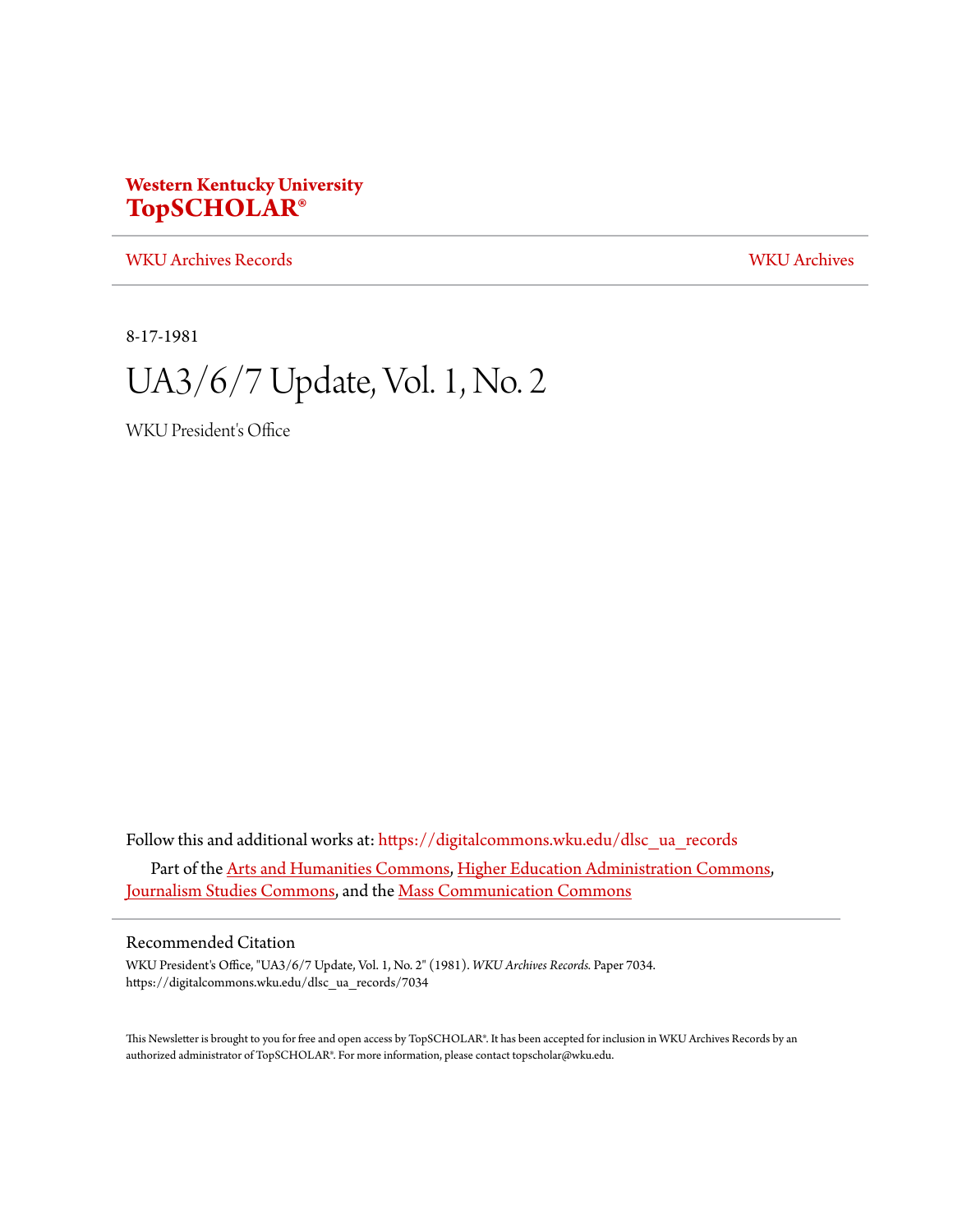$Z \cdot \circ N'$  i  $\circ \circ N$ l 861 'Ll +sn6nv

## Western Kentucky University

}O *tte+s* pue A+ 1nJe} a4.J- JO} uoltsmight bhs avenue to uoltebilduq se estate di mandre di mandre di mandre di mandre di mandre di mandre di mandre di mandre di mandr<br>Altre di mandre di mandre di mandre di mandre di mandre di mandre di mandre di mandre di mandre di mandre di m

lagged behing benchmark institut ions by as much as \$2 , 400 during 1980-81 according to figures compiled for the American Association of University Professors .

Professors at WKU earned an \$28,300 average of institutions defined by the Council on Higher Education as similar in scope and mission to Western .

Associate professors at WKU trailed counterparts by nearly  $\$1,500$ , while assistant professors  $\$15,060$  for instructors. and instructors earned \$900 and \$700 less, respectively. The figures were compi led for the AAUP by Maryse Eymonerie Associates of McLean, Va., from data collected by the National Center for

Education Stat istics, and published in the June 22 issue of The Chronicle of Higher Education.

average of \$25,900, well below the topped the 26-institution list with Only one institution, Marshal I Un iversity, paid professors less than Western, while Cleveland State an average salary of \$35,400.<br>The national average,

according to AAUP sources, is \$29 , 580 for professors, \$23, 440 for associate professors, \$19 , 280 for assistant professors, and

Western faculty members rank in the 40th percentile among teachers at institutions awarding degrees above the bachelor's degree, excluding doctoral degree granting institutions.

Update

#### **• SUMMER COMMENCEMENT**

The University awarded 847 degrees to candidates at the 124th exercises last Friday evening in E.A. Diddle Arena.

Because of air travel difficulties and weather problems, Edward F. Prichard, chairman of the Council on Higher Education's Committee to study Higher Education in Kentucky, was unable to deliver the scheduled main address.

Anyone wishing a transcript of his prepared remarks may contact Pub! ic Information .

#### • OPENING OF FALL SEMESTER

Significant dates for the opening of the fall semester have been published in several places. This year we are not sending reminders to the homes of individual employees. Department heads are requested to remind their faculty members of the opening faculty meeting on August 21 at 3 p.m. in Van Meter Auditorium. Other dates to keep in mi nd include :

•Sept. 2, 3 p. m. Secretarial and clerical personnel, Van Meter Auditorium.

· Sept . 3, 3 p. m. Physical Plant, Food Service, and Public Safety personnel, Van Meter Auditori um.

#### • NEW DEPARTMENT HEADS

The College of Business Administration will open the 1981-82 school year with two new department heads. They are Dr. Robert F. Pethia, professor and head of the Department of Management and Marketing, and Dr. James William Rice, professor and head of the Department of Finance and Quantitative Business Analysis.

Dr. Pethia comes to Western from the Department of Management faculty at the University of Texas at Austin, and Dr. Rice comes from the College of Business Administration faculty at the Un iversity of Wisconsin, Oshkosh .

Dr. Jerry Cardwell will head the Department of Sociology, Anthropology and Social Work. He comes to Western from Longwood College in Farmville, Va., where he has been chairman of the Department of Sociology and Anthropology.

#### • CAMPUS IMPROVEMENT PROJECTS

Some physical changes to the campus this fall are the result of capital improvement projects which will provide accessibility for the handicapped, conserve energy and offer life and fire safety improvements in campus buildings.

Funding sources are from federal revenue sharing funds al located to the Kentucky Counci I (continued)